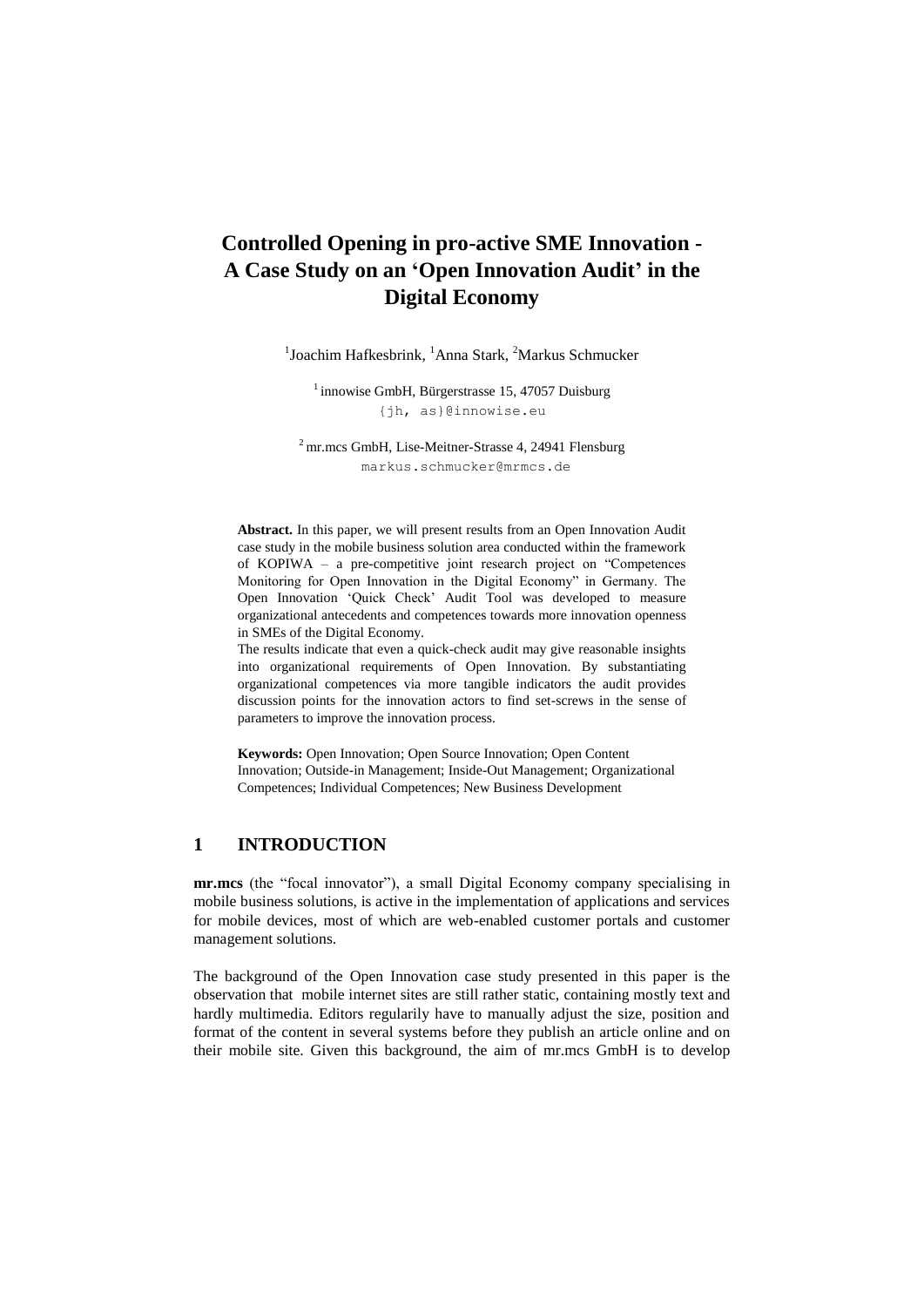extensions for mobile devices for enterprise Content-Management-Systems (CMS) such as Joomla, Typo3, Wordpress, Drupal, OpenCMS and other current online publishing CMS that automatically adjust the size of the pictures or multimedia content for mobile channeling. Since knowledge about this endeavour is expected to be distributed amongst several communities of developers and other actors in the Digital Economy, **mr.mcs** decided to participate in an Open Innovation project

The technical details of the project "MeCMS– Mobile extensions for Content-Management-Systems" are described in [1]. In this paper we will focus on an Open Innovation Audit that was conducted to analyze the organizational predispositions for the Open Innovation project.

### **2 Open Innovation in KOPIWA**

 $\overline{a}$ 

**mr.mcs GmbH** was established in 2004 as a competence and transfer centre for mobile technologies in Schleswig Holstein with 12 public and private investors. Since 2007 the public investors have withdrawn leaving **mr.mcs** now completely privately owned. The transition from a "public-private-partnership" (PPP) company to a market-driven service provider based on a sustainable business model, was a necessary step following the relocation of the large and nearby Motorola production sites. **mr.msc** now plays a major role in the mr.net family of 6 SMEs in a network covering comprehensive digital services, from infrastructure triple play solutions, via billing customer services, carrier services, accounting and collection services towards tailor-made mobile business solutions.

Parallel to the changeover in 2007, **mr.mcs** via its membership in the Digital Economy professional association BVDW became actively involved in the KOPIWA<sup>1</sup> project, in which Open Innovation was the key research question to be framed in different case studies.

KOPIWA was **mr.mcs'** first innovative research project**,** and provided an opportunity for it to experiment in market-oriented development. With KOPIWA, **mr.mcs** accomplished the "first controlled opening" taking Open Innovation beyond outsidein Open Source involvement. At that time, co-design and co-development with clients within projects was an already practiced method, but there was no co-development within an open source community. Since **mr.mcs** had no previous focus on research, participating in KOPIWA thus enabled it to give leverage to pro-active innovation activities aimed at an active and intensive use of open source development.

<sup>1</sup> KOPIWA = Kompetenzentwicklung und Prozessunterstützung in Open-Innovation Netzwerken der IT-Branche durch Wissensmodellierung und Analyse, funded by the German Ministry for Education and Research (BMBF) and EU, Förderkennzeichen 01FM0770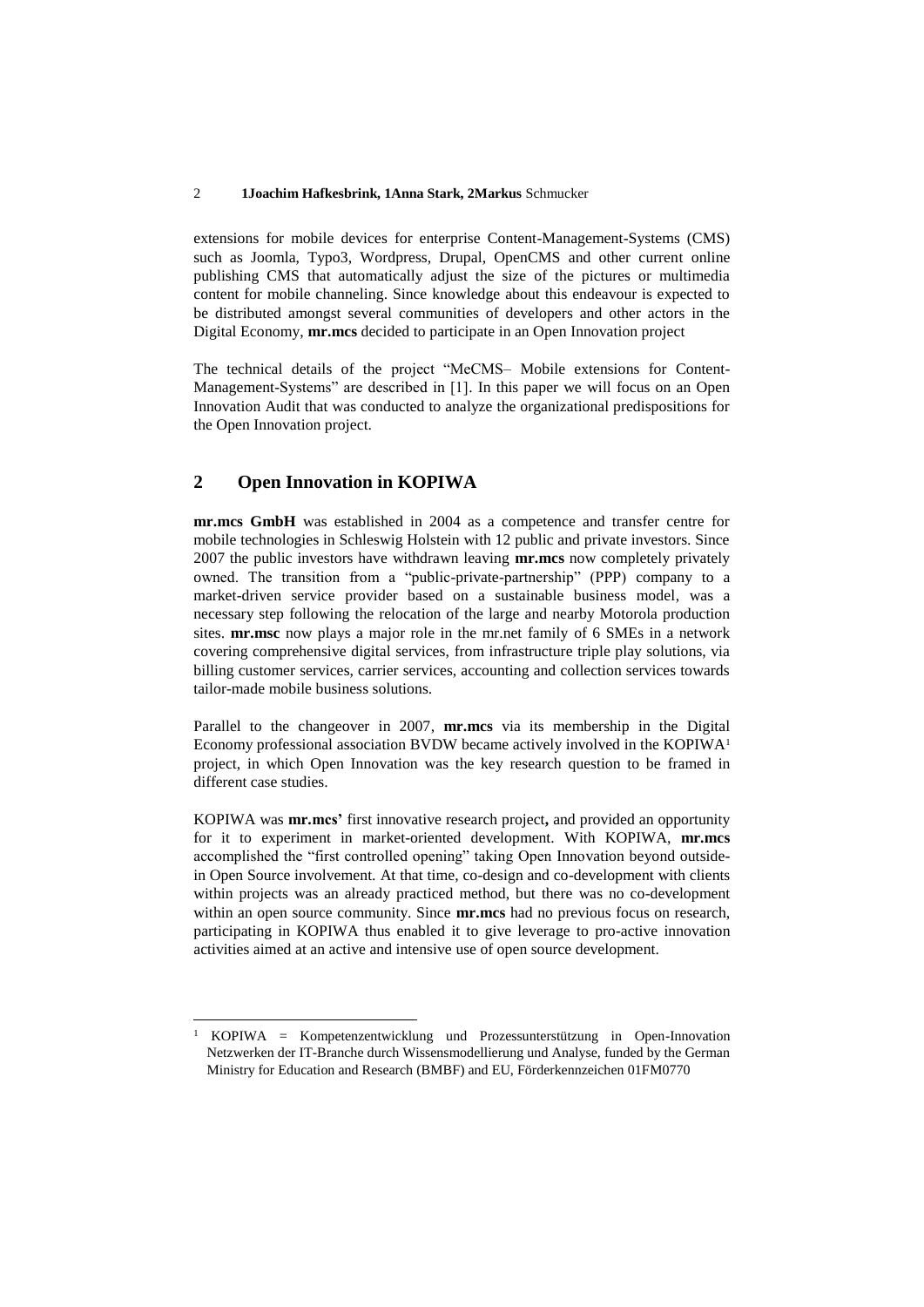The empirical findings presented in this paper are to be regarded as a snapshot in a longitudinal case study approach representing the starting condition of **mr.mcs**" endeavour to step into Open Innovation. Thus the results will hint at measures to be undertaken with the aim of improving effective Open Innovation processes. A beforeafter comparison finally will shed light on KOPIWA"S development results.

## **3 The 'Open Innovation Audit' Tool**

### *The Conceptual Approach*

The "Open Innovation Audit" tool comprises different "organizational competences criteria" [2] that play a decisive role in the ability to open up organizational boundaries and make use of necessary inside-out and outside-in knowledge flows in Open Innovation projects. The different criteria are depicted in the following chart, exemplified, with the help of a spidernet diagram [2], by additional evaluation criteria for the indicator "cultural openness":



**Fig 1: The three pillars of the Open Innovation Audit**

The Open Innovation Audit is based on the assumption that the innovation actor is in need of a particular internal "**Organizational Readiness**"; of certain "**Collaborative Capabilities**", especially with the outside world; and of essential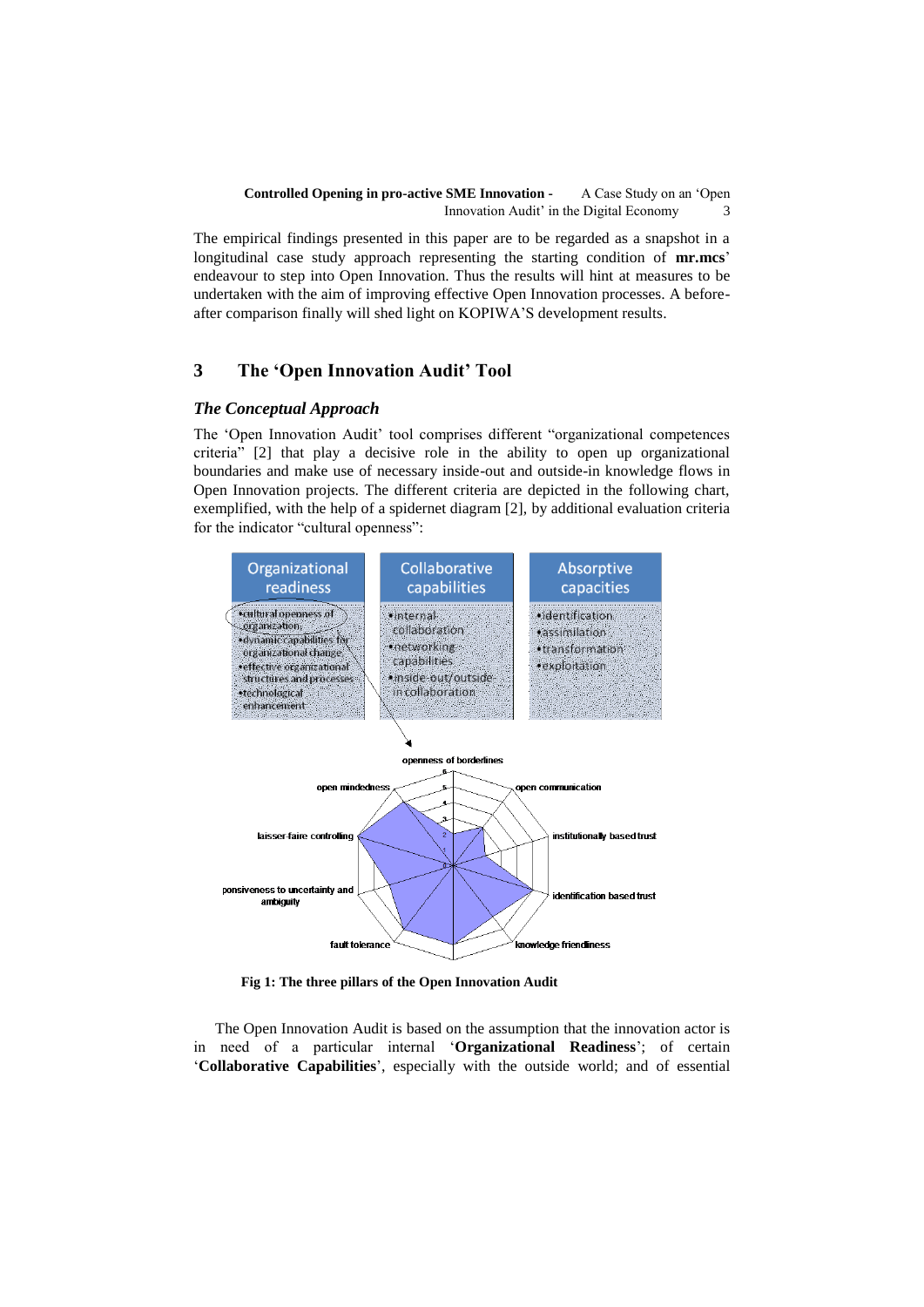"**Absorptive Capacities**", needed to combine different competences or technological capabilities whether they are inside or outside the firm and to apply them successfully to commercial ends [3, 4]

The assessment along the different indicators was conducted in an interview with the **mr.mcs** project management team. Designed as a "quick-check" tool, the Open Innovation Audit lasted about 3 hours.

#### *Methodological Considerations*

We choose an in-depth case study approach to test the Open Innovation Audit tool, and to refine the competences criteria catalogue as well as the inquiry templates. <sup>2</sup> The methodological objective was to work out organizational competences criteria which are communicable and field-(beta)tested. The criteria catalogue is aimed at encouraging innovation actors to rethink their organizational status and readiness towards Open Innovation, and to initiate internal discussions about organizational change and need identification for individual competences development.

Thus, the empirical findings from the application of the Open Innovation Audit tool are expected to be two-fold: firstly, an evaluation of "instrumental effectiveness"; and secondly gaining substantial insights into a single SME"s management approach towards Open Innovation that may serve as a heuristic input into more research in this field.

A further methodological consideration may be set out so as to understand the underlying theoretical framework and related hypotheses on the leverage effects of organizational competence criteria towards their superior variables: The criteria catalogue outlined below is based on an extensive literature analysis of recent theoretical and empirical work [2]. Thus, in order to avoid redundancy we will not reproduce the entire justification of each of the criteria with respect to their importance. It may be noted that with respect to measurement, the Open Innovation Audit is organized as a quick-check scanning, the obvious and most important prerequisites of Open Innovation Readiness,[2]. We are aware of the fact that, in order to generalize the findings, a larger sample of Open Innovation Audits must be undertaken.

### *Organizational Readiness Criteria*

 $\overline{a}$ 

In terms of 'organizational readiness' for Open Innovation at least four key abilities have to be shaped, each of which may be characterized by the indicators listed below: (a) **Cultural openess**

<sup>&</sup>lt;sup>2</sup> A similar procedure has been applied in Hafkesbrink, Krause and Westermaier, 2010. 'Old Wine in New Bottles? A Case Study on Organizational Antecedents for Open Innovation Management,' in this book.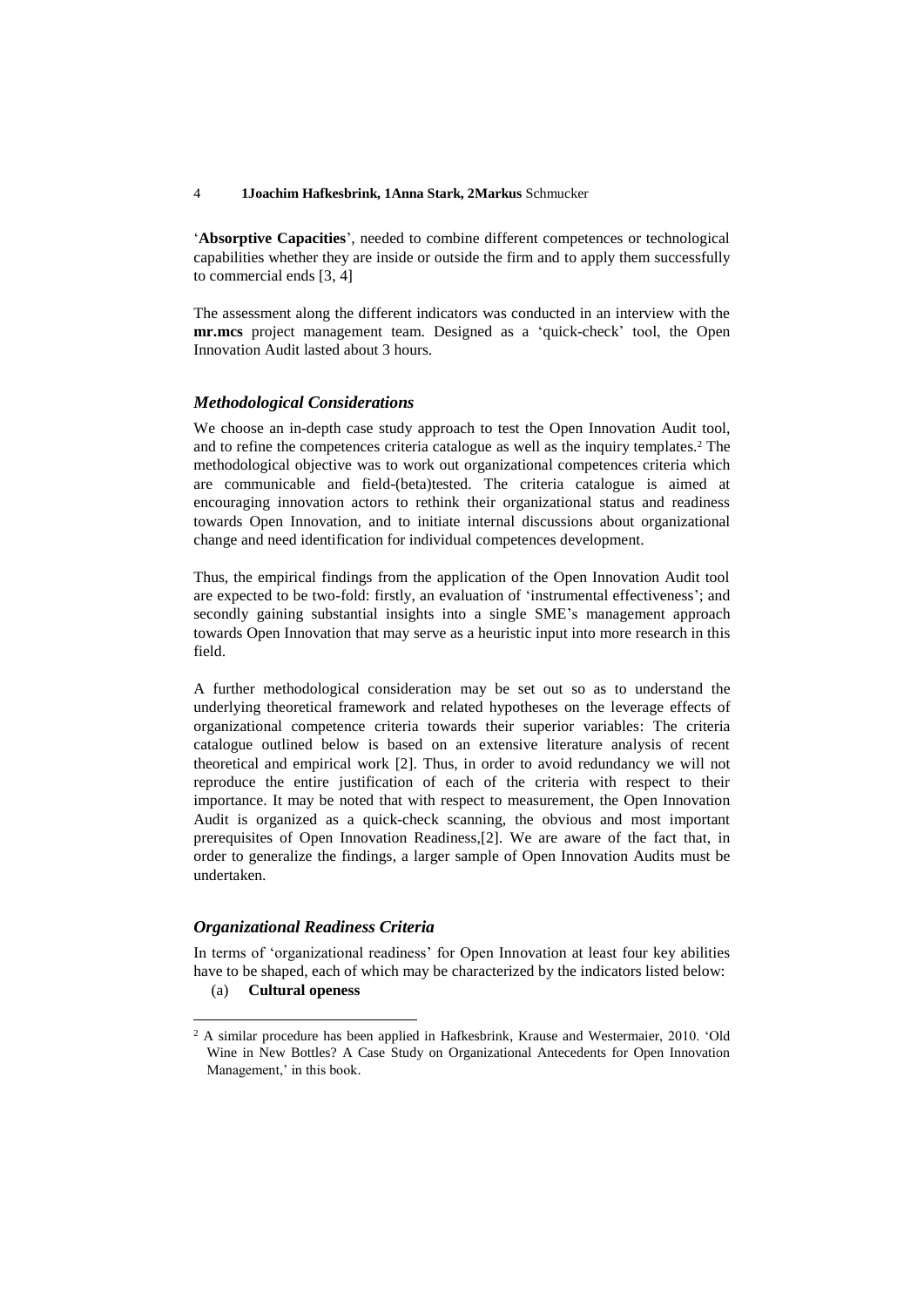- openness of borders, communication and mindsets
- level of identification and institutionally based trust
- knowledge friendliness of organization
- existance of participative structures
- level of fault tolerance

### (b) **Dynamic change capabilities**

- ability to overcome routines
- philosophy of constant change and autopoietic adjustability
- self-organization ability
- level of continuous learning
- responsiveness to uncertainty and ambiguity

### (c) **Effective organizational structures and processes**

- heterarchical and ad-hoc structures
- cross-functional interfaces and coordination
- existance of enabling spaces
- dedicated reward systems
- decentralized decision making
- (d) **Supportive technological enhancement**
- techniques to enable adductive thinking
- interactive collaboration tools
- ability to use (collaboration) software for web interaction and knowledge elicitation

### *Collaborative Capabilities Criteria*

Besides specific attributes of the innovation actors **organization,** one of the most important organizational competences for Open Innovation is a particular "Collaborative Capability". This is based on 3 sets of criteria:

(e) **Internal collaboration**

- complementary internal networks to acquire external know how
- coordination of knowledge exchange across boundaries
- ability to synergetically integrate creative capacities
- availability of infrastructures and routines for cooperation

### (f) **Networking capabilities**

- ability to leverage individual and company network
- ability to balance strong and weak ties
- ability to manage serial, pooled or mutual inter-dependencies
- level of networking reputation, goodwill & trust
- ability to induce synergetic interactions within and across value networks with universities, suppliers and users
- ability of balancing transaction value and costs
- ability to leverage intermediary services for outside-in and inside-out processes

### (g) **Outside-in/Inside-out collaboration**

• ability to bridge the cognitive distance between external and internal knowledge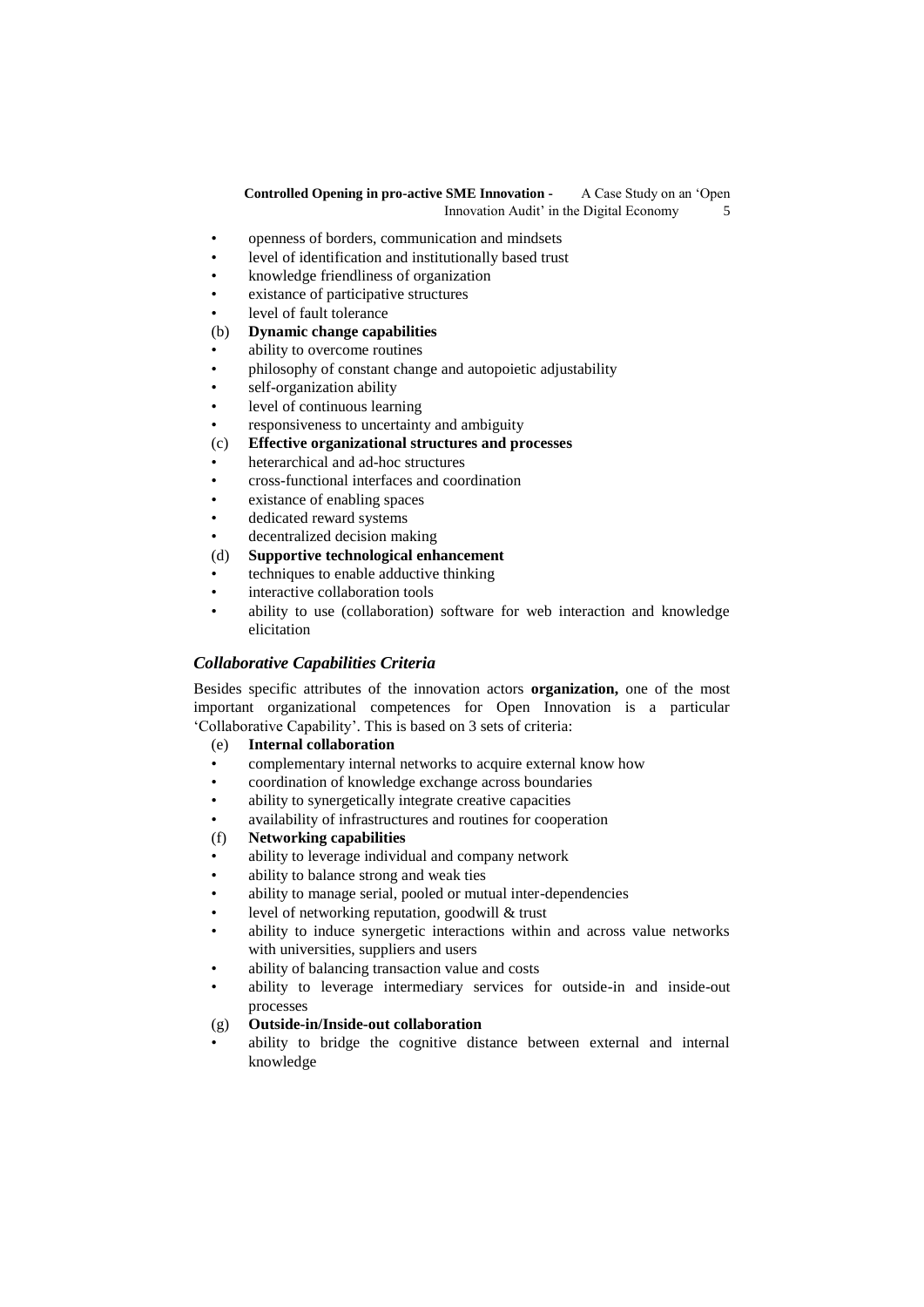- level of managerial proximity to innovation partners
- gate-keeper / boundary spanning competences
- co-ideation, co-design and co-development capabilities
- active user involvement capability
- IPR securement abilities
- ability to manage contract research, in-licencing, joint development, joint manufacturing, and joint ventures

### *Absorptive Capacities Criteria*

Finally – assuming a distinctive organizational readiness and appropriate collaborative capability - the innovation actor may effectively develop a certain "Absorptive Capacity" to make use of especially external knowledge in the innovation process. This includes:

### (h) **Identification of technological opportunities**

\*the ability to identify sources and gaining access to external and internal knowledge/ technologies

- (i) **Elicitation and assimilation** 
	- \* the ability to recognize compatibility of external and internal knowledge/ technologies
- (j) **Understanding and transforming**

\* the ability to acquire, adjust and integrate external knowledge/technology into the product / services development

### (k) **Sharing, dissemination and exploitation,**

\* the ability to valorize integrated knowledge towards the market

The properties of the several indicators have been evaluated based through an indepth interview with mr.mcs representatives, using a qualitative-verbal ordinal ranking (e.g. high-medium-low), transformed into a numerical scale (1 = worst to 6 = best).

## **4 Results: Controlled Opening at mr.mcs**

### *Organizational readiness*

### (a) **Cultural Openess**

There are still more or less **closed borderlines**: The CEO of **mr.mcs** is in control of the information flows and contacts to the outside world. Internal knowledge has not yet been given to the outside community. The formal internal information and communication flows are based on an intranet, a group newsletter and traditional brochures. Informal open communication is supported via an "open plan" office. External communication via social media is not yet in use (no blogs, no twitter etc.). Non-disclosure agreements for the external communication due to client project requirements are limiting factors for opening up the organization. The first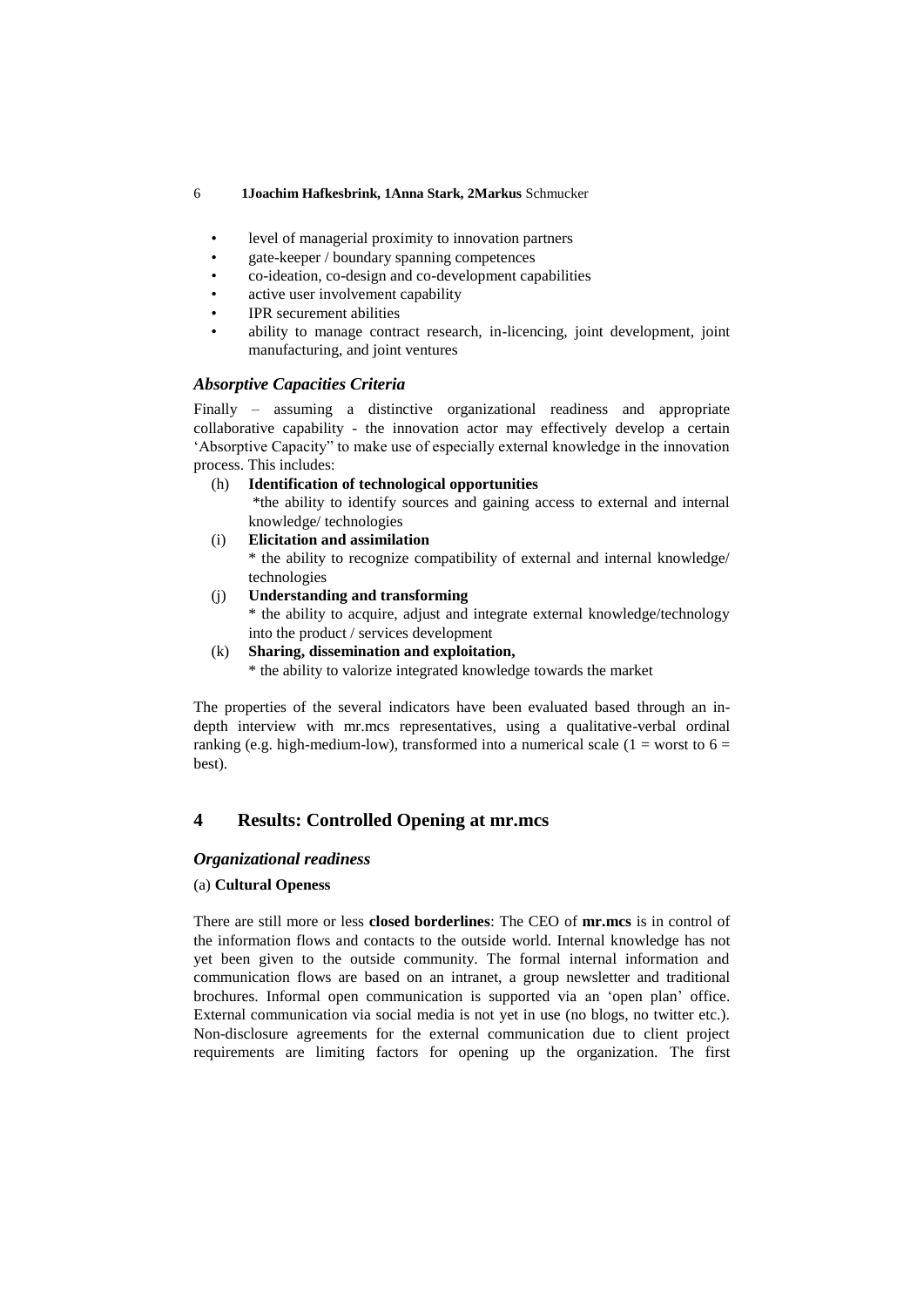experiences of feeding open source communities with Joomla nuggets have been promising. However, open mindedness and open communication are part of the company culture.

**Institutionally and identification based trust**: There is a strong culture of trust within **mr.mcs,** based on a 5-years time-span of team cohesion in the core group of employees without any major fluctuation. Within the larger mr.net family, annual sailing events, company-facilitated sports activities etc. are reinforce trust-building processes within the group. However, it is still hard to judge if the identification with the group exists, as the process is still under way, with people getting to know each other.

**Knowledge friendliness**: Employees are intrinsically motivated to learn. Instruments are web-based platforms, such as "webmine" and "wikis". Exchange by email is popular. Information about interesting journal articles is distributed on a regular basis. Visits to fairs are complement the accumulation of knowledge. However, educational training is only offered when needed. Employees give presentations to the Chamber of Commerce, though with decreasing frequency due to integration into the mr.net family.

**Participative structures**: The operative level is usually involved decisions via discussions with the CEO. Often support by the legal department is necessary. At the group level, for example concerning important projects and investments, the CEO and an advisory body of investors are involved.

**Fault tolerance**: Usually, if a project has been approved and authorized, reactions to mistakes made by a project team are analyzed. Un-authorized individual efforts that lead to mistakes, are not, however, tolerated.

### **(b) Organizational dynamic change capabilities**

**Overcoming routines**: The controlling instruments in use usually do not allow for additional innovative projects. The everyday customer projects have highest priority. Experiments are outsourced to students, e.g. by coaching Bachelor or Master theses. However, the majority of customized projects do not allow for the development of strict routines. A flexible reaction and adaption is always important, for example direct communication between customers and developers due to the high complexity of especially large scale projects.

**Philosophy of constant change**: After the initial PPP phase with public shareholders and a narrow and static service portfolio, the company had to diversify by concentrating on its key skills and to cooperate for technical offers with complementary partners (e.g. Java support of mobile devices). Nowadays **mr.mcs** works closely with partner companies to deliver integrated service experiences to the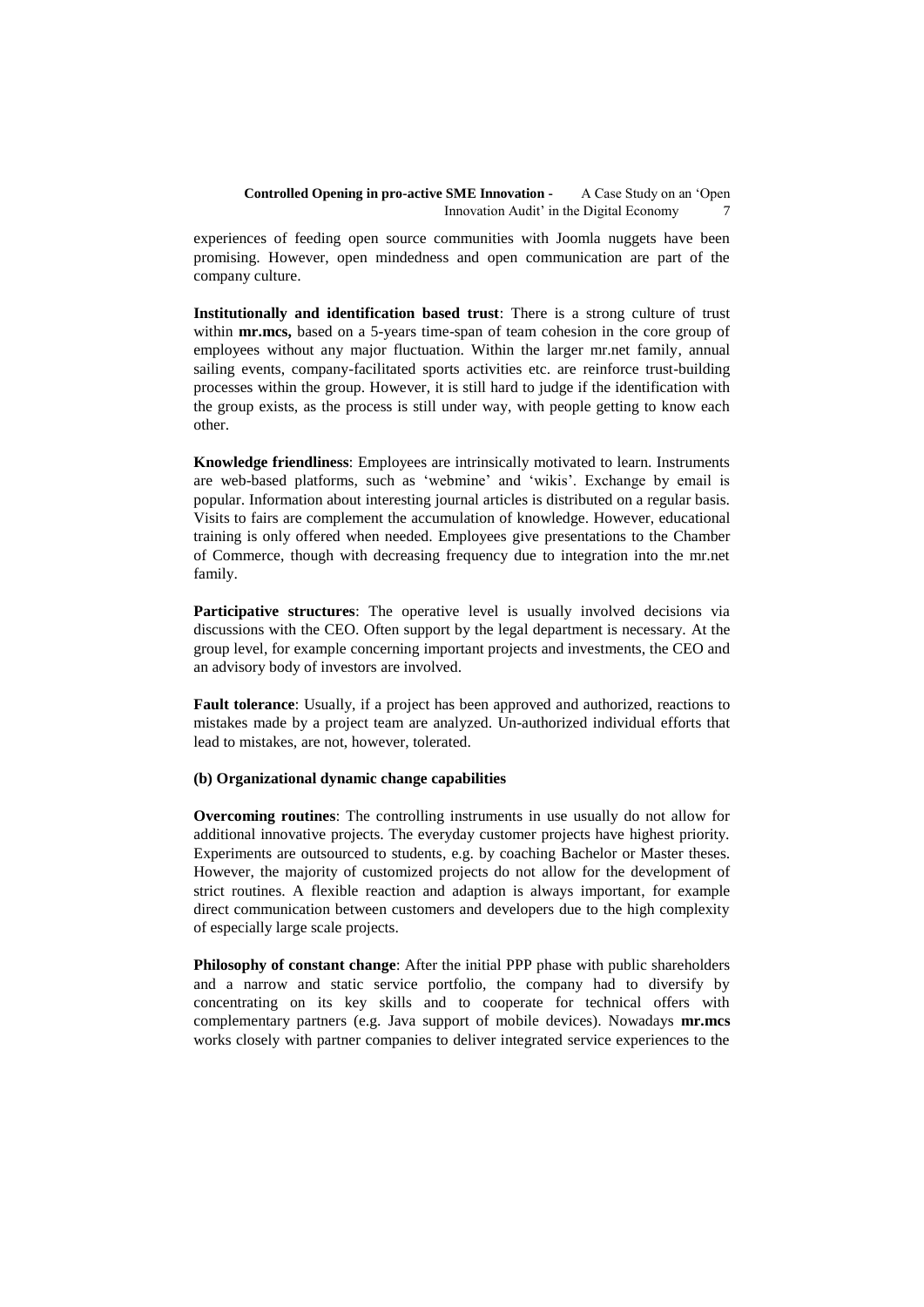customer. The company has the confidence to constantly seek out for new projects as it believes in the competence and the flexibility of its team.

**Self-organization ability**: Leadership is organized on the basis of management by objectives, providing appropriate degrees of freedom and scope for development. Within those scopes, employees are free to organize their work when agreed-on deadlines are met.

**Continuous learning**: **mr.mcs** is still a young, learning company. Continuous learning is not institutionally supported, but very much encouraged in its employees' leisure time, and is financially supported.

**Responsiveness to uncertainty**: The company is trying to eliminate uncertainties regarding risks and costs with analysis instruments, especially in every-day customerspecific projects. A buffer is usually included in customer offers..

### **(c) Effective organizational structures and processes**

.

**Organization structure**: Flat hierarchies are prevalent, as **mr.mcs** is a small company. The CEO meads the company, and project managers have changing, project-based responsibilities. Project leaders also change (in a kind of job rotation). Heterarchical structures do not exist. In contrast, ad-hoc organization structures are established depending on the project where it is common that team members have to have complementary skills.

**Cross-functional interfaces**: Through regular meetings, the CEO and department managers and the CEO manage cross-functional coordination;

Organizational **enabling spaces** are not instutionalized. The common enabling space is viewed technically, as applications are usually based on e.g. Java, which is the main enabling technology. The use of other new technologies has to be discussed with the involved parties (the CEO, legal department, and clients).

**Reward systems**. Engagement is remunerated (e.g. bonus payment). There are, however, no formal reward structures.

**Decentralised decision-making**: Within **mr.mcs** there are participative structures. Especially regarding technical questions, the CEO supports common, majority-based, democratic decision-making, with the involvement of all relevant parties. Constitutive decisions however are taken at the CEO level.

(d) **Supportive Technological enhancement:** Knowledge management is **supported by technology**: there is an internal WIKI where knowledge is documented, shared, and updated regularly.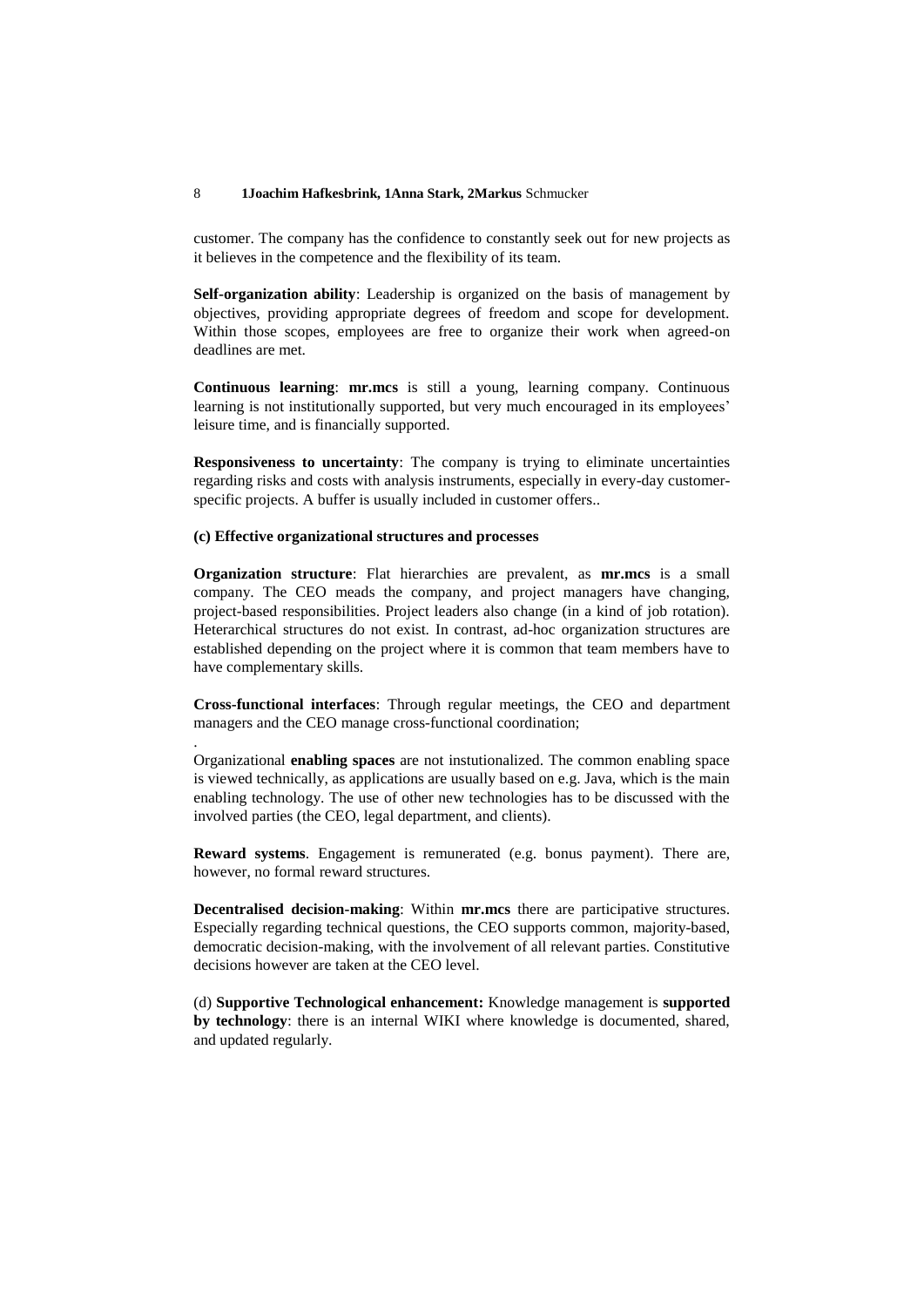**Mr.mcs** uses "Mindmanager" for brainstorming and "Metaplan" for clustering. Whiteboards are used in team meetings.

**Interactive collaboration tools**: Webmine platform (Wiki, forum discussions, task list) and Intranet, are all used within the established company culture, knowledge is share via this platform. It also has an important back-up function for client-based knowledge.

### *Collaborative capabilities*

#### (e) **Internal/external collaboration**

**Complementary internal networks to acquire external know how**: Knowledge about partner companies or people from other companies who can be consulted is widely spread in the organization . Web fora are actively used. A constant information exchange within project groups is assured. **Mr.mcs** is also active in networks like BVDW, Xing, DIWSH.

**Integration of creative capacities**: Based on positive experiences, a tradition of involving the creative minds of the company in the planning phase of non-routine projects exists.

**Infrastructures and routines for collaboration**: IPR securement abilities are well established (e.g. product licensing). The company lawyer overviews the licensing processes. Cases of "gift-exchange" occurred and have been managed appropriately.

### **(f) Networking Capabilities**

**Ability to leverage individual and company networks**: The CEO is an active networker. Therefore, networking is the task of the CEO, and it is not yet planned that employees should be actively involved in it.

**Ability to manage serial, pooled and mutual interdependencies**: This ability has to be acquired in the course of the Open Innovation KOPIWA project, since, as we have seen , networking has so far been located at the CEO level.

**Goodwill and trust as part of the company culture**: The company has no online reputation in the net communities due to its small size and young age.

**Synergetic interactions within and across value networks**: This happens occasionally, but is neither intended nor planned. Rather it takes place as a response to offers and business opportunities.

**Balancing transaction value and costs**: the company has good experiences in this area. Valuable networks have lead to increasing value at reasonable costs, and their worth outweighs the costs of networking.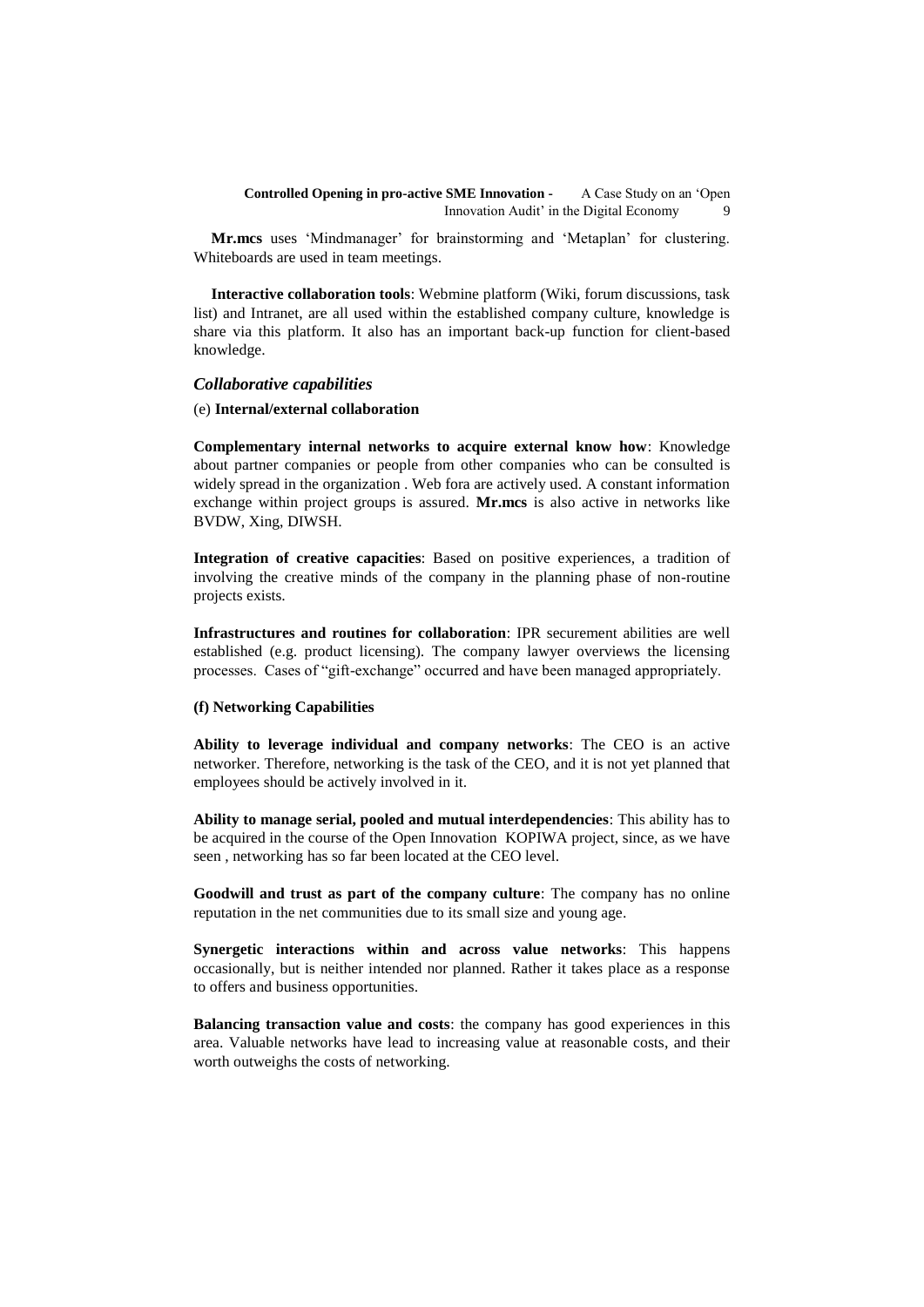**Ability to leverage intermediary services for outside-in and inside-out processes**: intermediary services for the outside-in and inside-out processes are not in use.

#### **(g) Outside-in/inside-out collaboration**

**Bridging the knowledge gap**: Scanning the emerging technologies is not a regular and well-established process, but rather done so as to "keep an eye on the market". However, gaps between external competences and internal competences are not systematically charted.

**Managerial proximity to innovation partners**: Most of the communication is done by "phone, but getting to know each other before a project starts is important. IThe CEO initiated the KOPIWA project, and is briefed about its progress. He leaves its coordination and personal meetings to the project manager.

**Gate-keeper functions**: At the technical level, this is mostly undertaken by the employees, and at the organizational and networking levels, by the CEO.

**Co-ideation**: This is done a in relaxed way, such as while drinking beer with colleagues and network partners. To date, there is no co-ideation using open source communities, no inside-out flow of ideas and concepts, and no targeted external knowledge acquisition via inside-out meetings, since dissemination risks cannot be evaluated, incentive mechanisms are unknown and contributions are hardly assessable.

**Co-design**: In conventional B2B settings, there are regular meetings with clients during the project planning phase. These are, however, not regarded as an innovative procedure, but rather as a necessity in order to fulfill customer requirements.

**Co-development**: This takes place with partners and on interfaces with clients. So far there has not been any co-development within open source communities.

**Active user involvement:** When necessary, this is done via conventional field tests.

#### *Absorptive capacities*

**(h + i) Identification and assimilation of technological opportunities**: This is not done on a regular basis. mr.mcs is constantly trying to develop and reach a common position on upcoming technological challenges. Though the company has found its niche, it still regularly analyses new technical developments regarding their potential use to the company. Analysis typically takes place by one expert researcher who then the findings to the CEO and selected team members.

**(j + k) Transforming external knowledge into services (exploitation)**: If a technology fits a customer"s project, a proposal is made that has to be approved by the CEO and the client. The procedure is, however, mostly reactive, and therefore no instruments for the examination of marketability and valorization are available.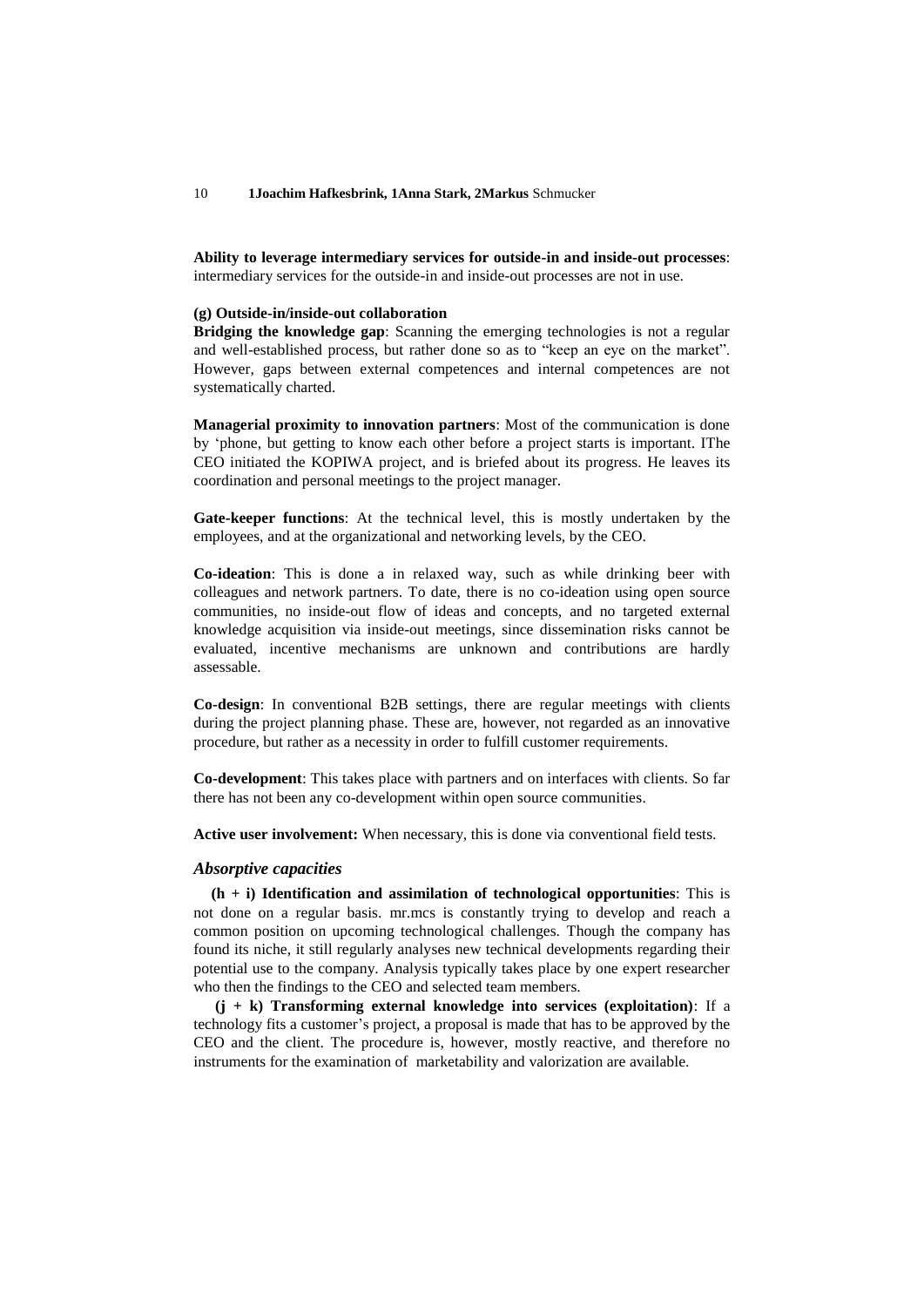## **5 Lessons learned**

The cumulative assessment of the different indicators leads to the following diagram:



#### **Fig 2: Open Innovation Audit – Cumulative Rating for mr.mcs in the Start-up Situation**

The Open Innovation Audit discloses some interesting insights for further research:

#### *Instrumental Effectiveness*

(1) An SME aligned Open Innovation Audit designed as a quick check already helps to explore strenghts and weaknesses in start-up conditions from the perspective of Open Innovation. The quick check turns out to be feasible and appropriate (easy to understand, not time-consuming etc.). Some sophisticated criteria are more in need of explanation than others. In further research, the acceptance of the criteria may be investigated by using a larger sample of companies. One possible way to improve the communicability of the Open Innovation Audit is to introduce qualitative verbal scales to better understand the evaluation stages.

#### *Substantial insights into SME management of Open Innovation*

(2) Superordinate structures as a result re-embedding an SME as an affiliate into a company network may define constraints for Open Innovation, if different cultures exist in the network. To go beyond the existing institutional framework takes time, and calls for certain degrees of freedom.

(3) "Controlled opening" may be an appropriate strategy for an SME to find its way towards Open Innovation. This means opening up organizational boundaries, which does not happen 'at the push of a button', but in a step-by-step process of loosening borderlines and softening organizational routines. This may involve, for example, participation in pre-competitive joint R&D, increasing communication